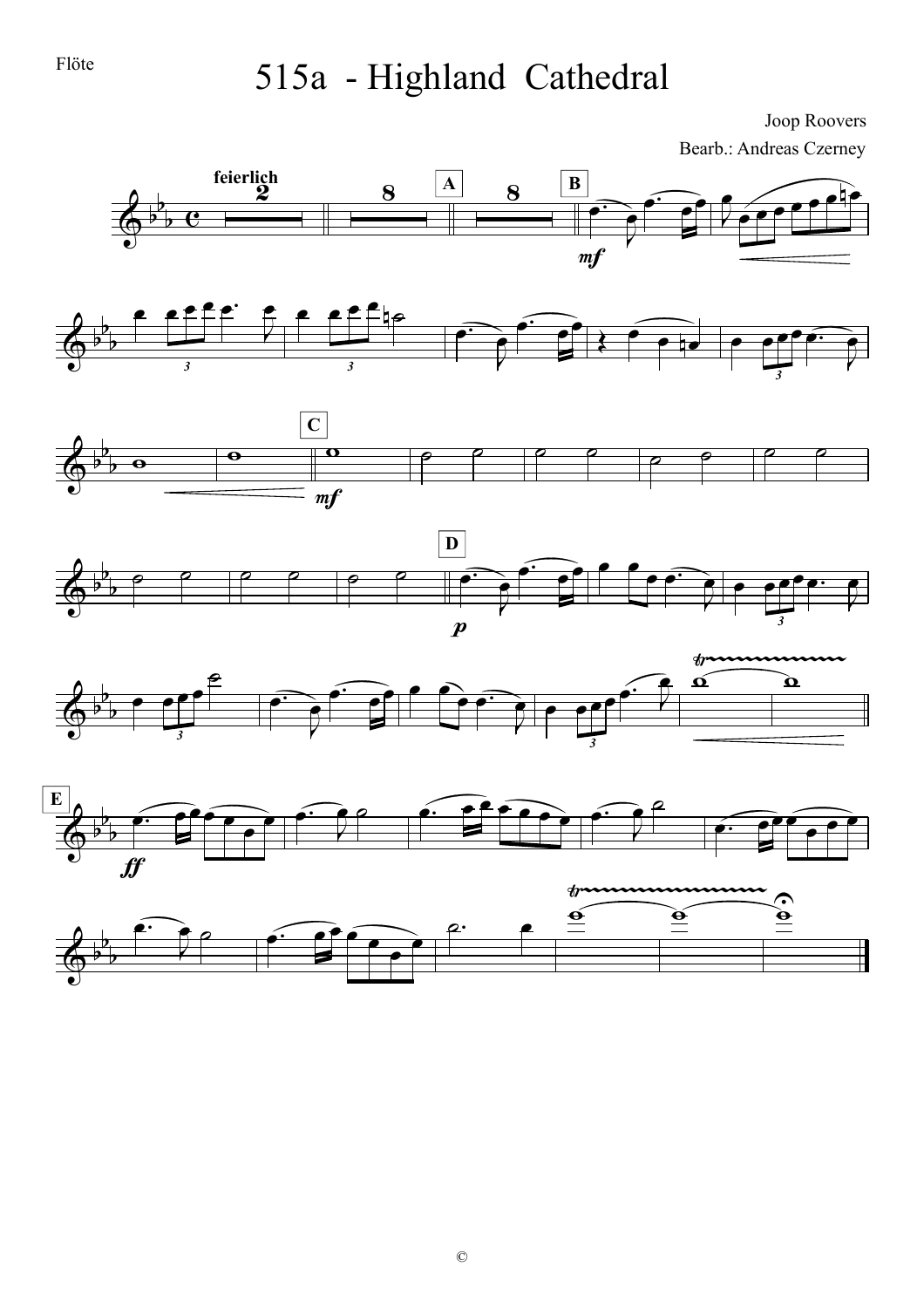

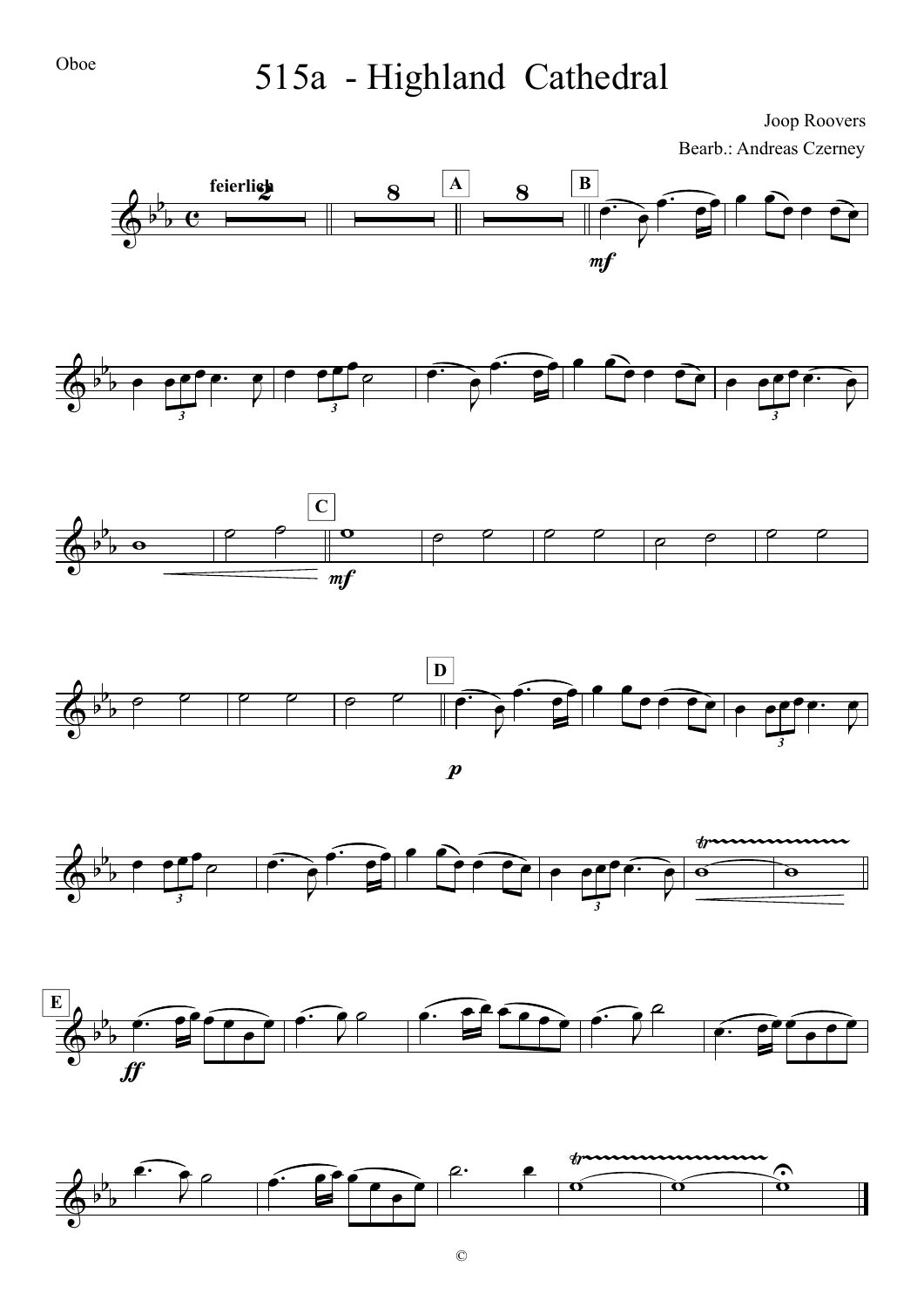





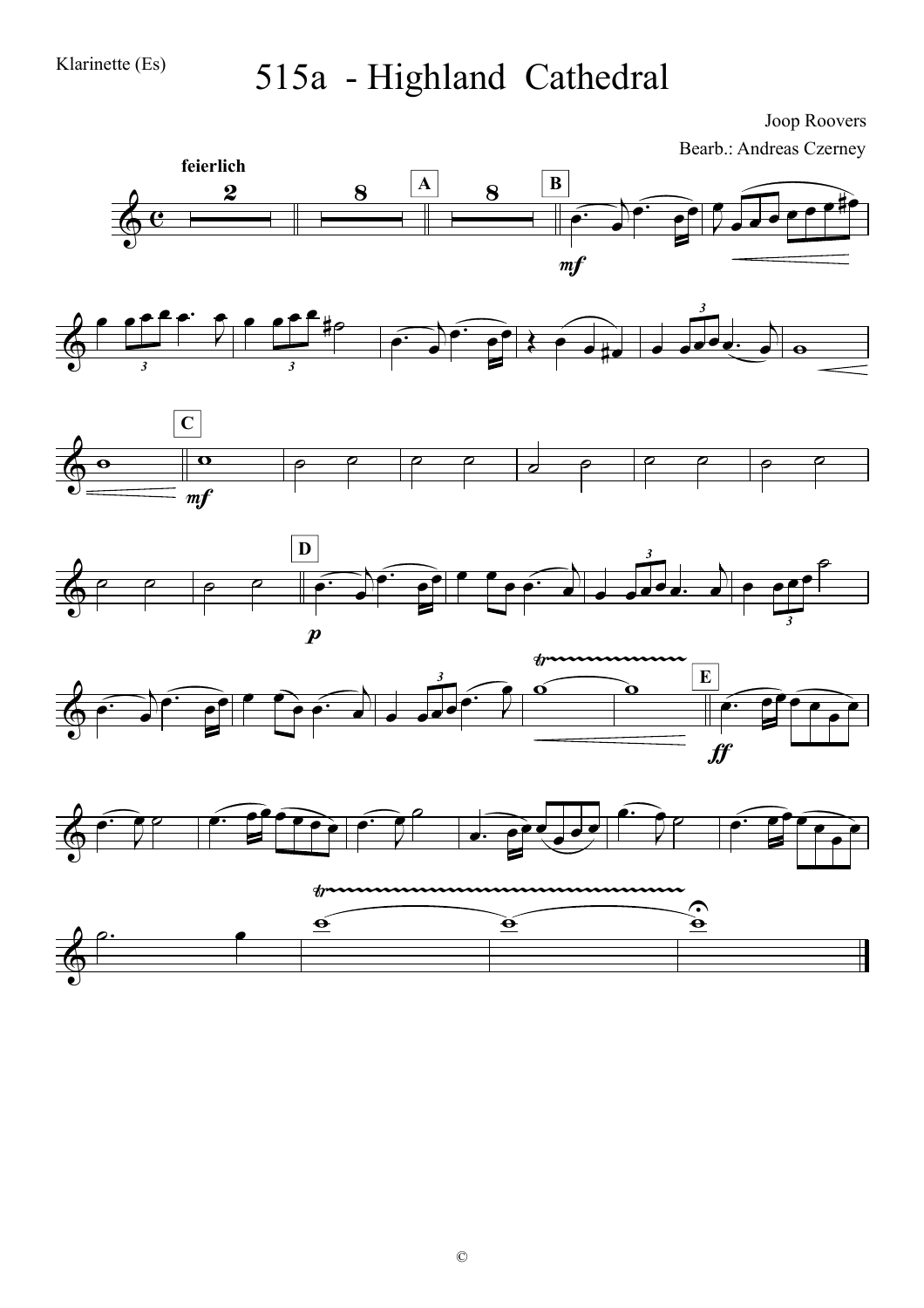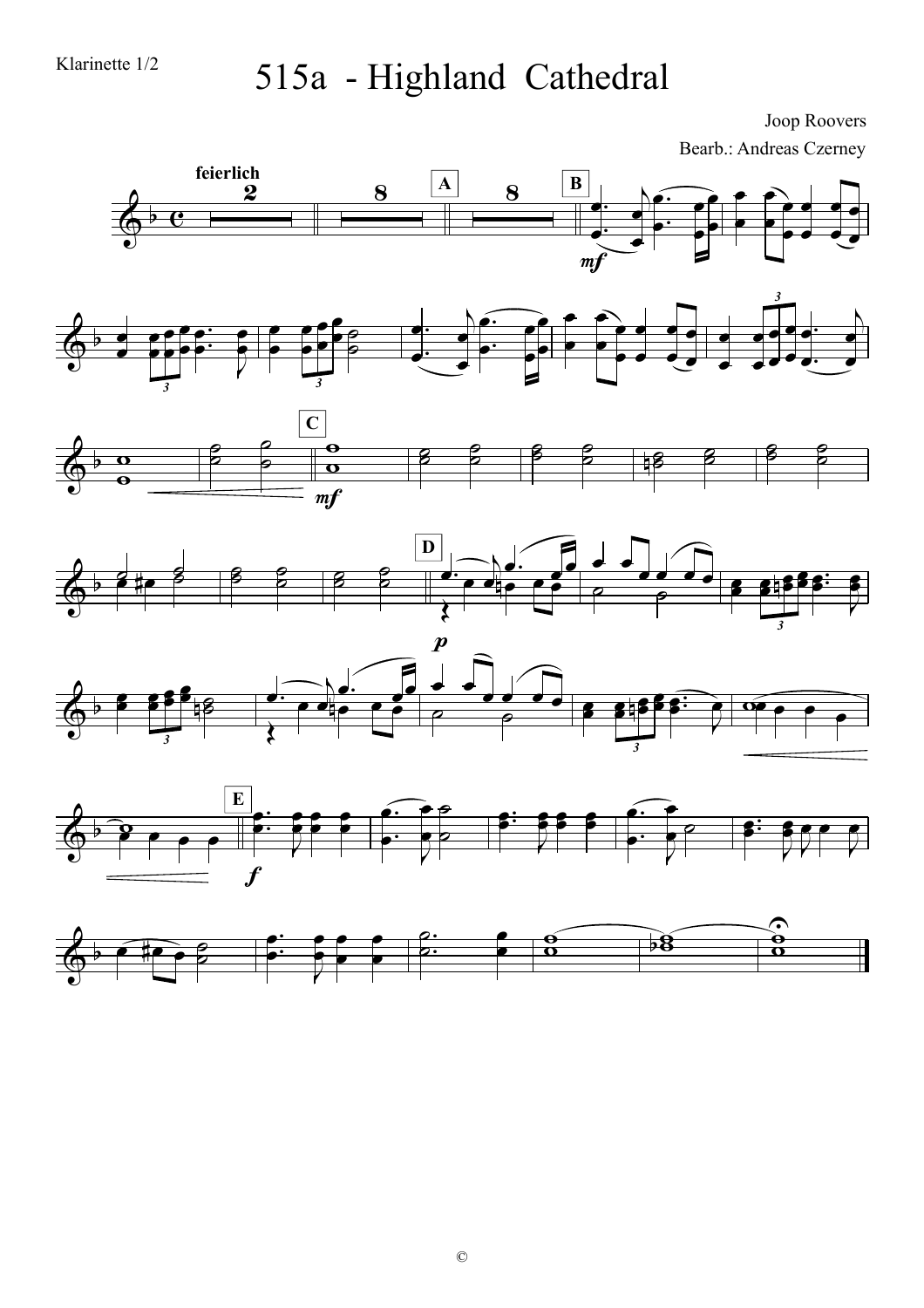Klarinette 3

#### 515a - Highland Cathedral